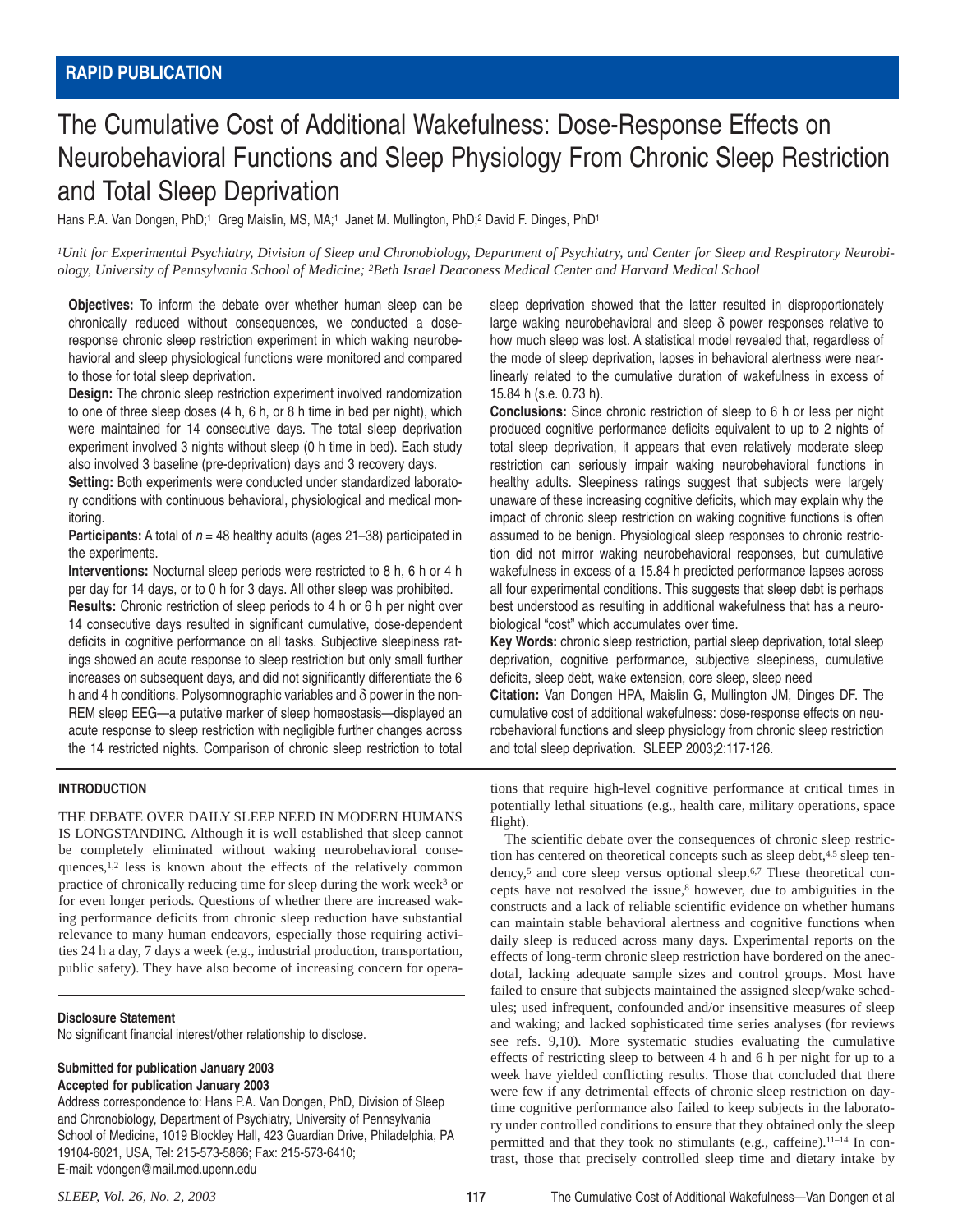monitoring subjects throughout the study, found objective evidence of cumulative neurobehavioral effects from sleep restriction to between 4 h and 6 h per night.10,15,16 No study of chronic sleep restriction between 4 h and 6 h per night has yet been published in which precise experimental control of sleep periods and waking activities was maintained for more than a week. It has remained unclear at what rates neurobehavioral deficits accumulate under chronic sleep restriction, and whether they can reach impairment levels comparable to those found for total sleep deprivation.

Mathematical models of sleepiness and performance based on the two-process model of sleep regulation<sup>17</sup> predict that compensatory homeostatic sleep responses would make it possible to chronically reduce sleep duration without cumulative changes in neurobehavioral functions.18 This prediction does not appear to be supported by results from laboratory experiments involving a week of sleep limited to 5 h per night.10,15 Yet, it has been found that losing one night of sleep (i.e., total sleep deprivation) leads to greater neurobehavioral deficits than when the same total amount of sleep is lost across multiple nights of sleep restriction.16 This suggests that either some adaptation to chronic sleep restriction occurs, or that it is not the amount of cumulative sleep lost that predicts waking neurobehavioral functions.

The possible occurrence of adaptation to sleep restriction needs to be evaluated in chronic paradigms, in which quantitative estimates of the temporal profile of waking responses across days can be reliably obtained. Comparison of the neurobehavioral effects of chronic sleep restriction to those of total sleep deprivation should help to answer the question of whether chronic sleep loss can induce waking neurobehavioral changes and sleep physiological responses equivalent to those found for total sleep loss. We report here the results of dose-response experiments on chronic sleep restriction for 14 consecutive days and total sleep deprivation for 3 days. In these experiments, sleep and wake timing and confounding factors were controlled by having subjects remain in a laboratory (for a cumulative total of 830 days) with continuous behavioral and physiological monitoring, and random assignment to experimental conditions. The experiments had five goals: (1) Determine whether sleep chronically limited to 4 h, 6 h or 8 h per night for 14 consecutive nights results in cumulative changes in waking cognitive performance functions, subjective sleepiness, and sleep physiology; (2) Determine if cumulative changes in cognitive performance, subjective sleepiness, and sleep physiology induced by chronic sleep restriction reach levels obtained after 1, 2 and 3 consecutive nights of total sleep deprivation; (3) Obtain quantitative estimates of inter-individual differences in response to chronic sleep restriction; (4) Identify factors underlying behavioral alertness changes across days for both chronic sleep restriction and total sleep deprivation; and (5) Estimate nightly sleep needed by the subject population to prevent accumulation of waking cognitive deficits resulting from insufficient sleep.

## **METHODS**

## **Study Design and Participants**

Healthy adults  $(n = 48)$  participated in a chronic sleep restriction experiment or in a total sleep deprivation experiment. They were physiologically and behaviorally monitored in a laboratory in the General Clinical Research Center (GCRC) of the Hospital of the University of Pennsylvania, under controlled conditions and with strict schedules for time in bed (TIB). The sleep restriction experiment involved one adaptation day and two baseline days with 8 h sleep opportunities (TIB 23:30–07:30), followed by randomization to 8 h, 6 h or 4 h periods for nocturnal sleep (TIB ending at 07:30) for 14 days. The total sleep deprivation experiment consisted of one adaptation day and two baseline days with 8 h sleep opportunities (TIB 23:30–07:30), after which subjects were kept awake for 88 h. Both experiments concluded with 3 recovery days.

At all scheduled wake times, subjects were kept awake in the laboratory under continuous behavioral monitoring, and they underwent neurobehavioral assessments of cognitive performance, mood and symptom complaints every 2 h. Between test bouts they were allowed to read, watch movies, and interact with laboratory staff to help them stay awake, but no vigorous activities (e.g., exercise) were permitted. In the chronic sleep restriction conditions, normal daylight entered the laboratory but light exposure was relatively low (approximately less than 100 lux). In the 0 h sleep condition, the laboratory was maintained in less than 50 lux of light at all times. During scheduled sleep times, all lights were turned off (less than 1 lux) in every experimental condition. Subjects did not use any caffeine, alcohol, tobacco, and/or medications in the 2 weeks before the experiment, as verified by means of blood and urine screens and questionnaires, and during the experiment, as per the experimental protocol.

Volunteers were screened to ensure they had no medical, psychiatric, or sleep-related disorders and were drug-free. This was determined by history, physical examination and psychological questionnaires, and by clinical blood and urine laboratory tests and toxicological screening. Subjects reported working neither regular night nor rotating shift work within the past 2 years. They also reported not having traveled across time zones in the 3 months before the experiments. The Institutional Review Board of the University of Pennsylvania reviewed and approved the studies, and each subject gave written informed consent.

Subjects randomized to the 8 h sleep periods  $(n = 9; 2 \text{ females})$  were 24.1  $\pm$  2.2 years old (mean  $\pm$  s.d.); subjects randomized to the 6 h sleep periods ( $n = 13$ ; 3 females) were  $30.1 \pm 4.5$  years old; and subjects randomized to the 4 h sleep periods ( $n = 13$ ; 1 female) were  $27.7 \pm 5.4$  years old. Subjects in the 0 h sleep condition ( $n = 13$ ; all males) were 27.3  $\pm$ 4.6 years old. The subjects in the 8 h sleep period condition were significantly younger than those in the 6 h sleep period condition (one-way ANOVA,  $F_{3,44} = 3.16$ ,  $P = 0.034$ ; Bonferroni post-hoc test,  $P = 0.022$ ). There were no other significant age differences among sleep restriction conditions.

A behavioral estimate of circadian phase position was obtained with a morningness/eveningness questionnaire.19 Subjects in the 8 h sleep period condition had a morningness/eveningness score of  $54.3 \pm 8.1$  (mean  $\pm$  s.d.); those in the 6 h sleep period condition had a score of 52.5  $\pm$  9.6; those in the 4 h sleep period condition had a score of  $55.6 \pm 13.4$ ; and those in the 0 h sleep condition had a score of  $52.8 \pm 7.4$ . There were no significant differences among conditions in morningness/eveningness (one-way ANOVA,  $F_{3,44} = 0.28$ ,  $P = 0.84$ ).

Each subject's average sleep duration when living outside the laboratory in the 5 days prior to the experiment was assessed by means of actigraphy combined with complementary diary reports and timestamped phone records for time to bed and time awake. Pre-study estimated sleep duration was  $7.64 \pm 0.65$  h (mean  $\pm$  s.d.) for subjects in the 8 h sleep period condition;  $7.92 \pm 0.65$  h for subjects in the 6 h sleep period condition;  $7.84 \pm 0.61$  h for subjects in the 4 h sleep period condition; and  $7.70 \pm 0.87$  h for subjects in the 0 h sleep condition. There were no differences among conditions in pre-study sleep duration (oneway ANOVA, *F*3,44 = 0.38, *P* = 0.77).

#### **Neurobehavioral Performance**

Throughout all experimental conditions, subjects underwent neurobehavioral assessments every 2 h during scheduled wakefulness. Compared to subjects in the 8 h sleep period condition, subjects in the 6 h and 4 h sleep period conditions had one more neurobehavioral test bout per day, scheduled at 00:50, when the subjects in the 8 h sleep period condition were in bed. Subjects in the 0 h sleep condition were tested every 2 h throughout the 88 h of sleep deprivation. Only test bouts in the periods from 07:30 until 23:30 were included in the data analyses.

The neurobehavioral assessment battery included a psychomotor vigilance task20 to measure behavioral alertness. The psychomotor vigilance task (PVT) is a sustained-attention reaction time task with a random inter-stimulus interval of 2–10 s. Lapses (reaction times greater than 500 ms) were counted per 10 min test bout as a measure of performance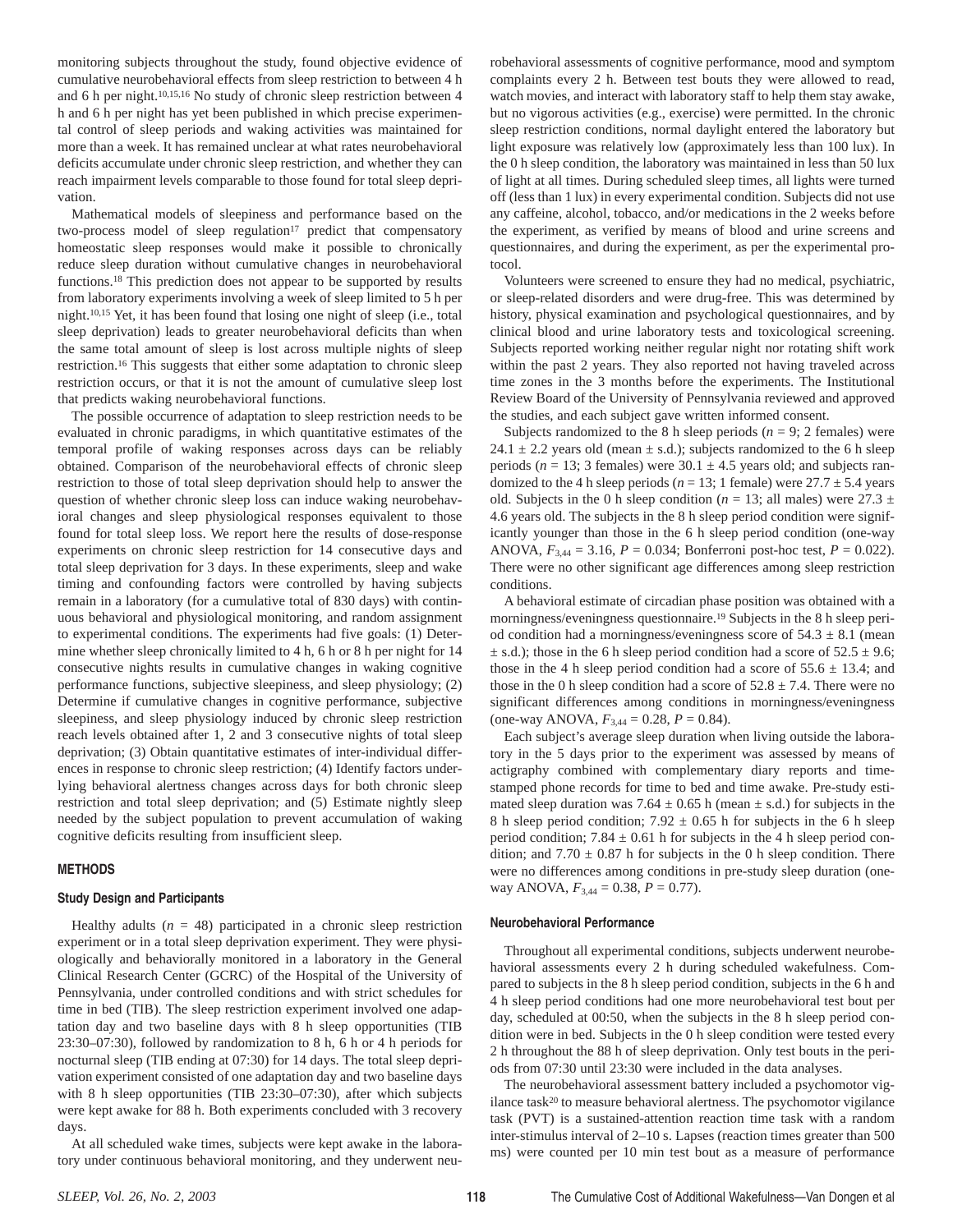impairment indicative of reduced behavioral alertness.<sup>21</sup> The neurobehavioral assessment battery also included a computerized digit symbol substitution task<sup>22</sup> to measure working memory. This subject-paced task involves the matching of digits (0–9) to symbols (circle, triangle, etc.). The number of correct responses in 1.5 min was counted to measure working memory performance. A serial addition/subtraction task23 was included in the assessment battery to measure cognitive throughput. The serial addition/subtraction task is a subject-paced task requiring the completion of 50 mental arithmetic trials. The average number of correct responses per min was used as a neurobehavioral assay of cognitive throughput performance. Further, the neurobehavioral assessment battery included the Stanford Sleepiness Scale.24 Subjects self-rated their sleepiness on this 7-point scale at the beginning of each test bout. The battery also included the Karolinska Sleepiness Scale.25 Subjects selfrated their sleepiness on this 9-point scale near the end of each test bout. The results for the Karolinska Sleepiness Scale were very similar to those for the Stanford Sleepiness Scale. Therefore, results pertaining to subjective sleepiness are represented by the Stanford Sleepiness Scale throughout this paper.

For each of the neurobehavioral assays, daily averages over nine test evaluations in the period from 07:30 until 23:30 were computed to assess the profiles of sleepiness and performance across days of sleep restriction. All subjects in each condition had complete data for the psychomotor vigilance task, the Stanford Sleepiness Scale, and the digit symbol substitution task. For the serial addition/subtraction task, complete data were available for 8 of the 13 subjects in the 0 h sleep condition and for all subjects in the chronic sleep restriction conditions. There were no significant differences at baseline among the four conditions (one-way ANOVA) for the psychomotor vigilance task ( $F_{3,44} = 2.00$ ,  $P =$ 0.13), the Stanford Sleepiness Scale ( $F_{3,44} = 0.44$ ,  $P = 0.73$ ), and the serial addition/subtraction task  $(F_{3,36} = 2.12, P = 0.12)$ . Subjects in the 6 h sleep period condition performed the digit symbol substitution task slightly less well at baseline than those randomized to the 8 h and 4 h sleep period conditions ( $F_{3,44} = 2.83$ ,  $P = 0.049$ ; Bonferroni post-hoc tests,  $P = 0.19$  and  $P = 0.14$ , respectively).

#### **Sleep Architecture**

**Polysomnography.** Polysomnographic (PSG) recordings were made during the third baseline sleep period and during 10 of the 14 restricted sleep periods (days 1, 2, 4, 5, 7, 8, 10, 11, 13 and 14). Only subjects with no more than 4 condition nights of missing data were included in PSG analyses. Thus, we used the PSG data of 7 subjects in the 8 h sleep period condition, 8 subjects in the 6 h sleep period condition, and 9 subjects in the 4 h sleep period condition. For these subjects, data for 1 night of PSG recording were missing on average. Sleep records were scored using conventional criteria,26 with sleep onset conservatively defined by the occurrence of at least three consecutive 30 s epochs of stage 2-4 or REM sleep. There were no significant differences (one-way ANOVA) among conditions in key variables describing baseline sleep: total sleep time ( $F_{2,21} = 1.78$ ,  $P = 0.19$ ), stage 1 sleep ( $F_{2,21} = 0.65$ ,  $P = 0.53$ ), stage 2 sleep (*F*2,21 = 1.05, *P* = 0.37), slow-wave sleep (*F*2,21 = 0.39, *P* = 0.68), REM sleep ( $F_{2,21} = 1.74$ ,  $P = 0.20$ ), sleep latency ( $F_{2,21} = 1.95$ ,  $P = 0.17$ ), slow-wave sleep (SWS) latency  $(F_{2,21} = 1.19, P = 0.33)$ , REM sleep latency ( $F_{2,21} = 0.58$ ,  $P = 0.57$ ), and wakefulness after sleep onset ( $F_{2,21}$ )  $= 1.33, P = 0.29$ .

**Non-REM EEG delta power.** The C3 derivation of the EEG was sampled at 128 Hz and subjected to spectral analysis in 2 s bins after removal of artifacts. Power spectra were averaged across 30 s epochs. For each night, power in the  $\delta$  band (0.5–4.0 Hz) was totaled over all epochs of non-REM (stages 2–4) sleep, as a marker of sleep homeostasis.17 For one subject in the 6 h sleep period condition, EEG signal quality was insufficient for reliable power spectral analysis. Thus, δ power data were available for a total of 23 subjects in the 8 h, 6 h and 4 h sleep period conditions.

#### **Data Analyses**

Traditional repeated-measures analysis of variance (ANOVA) is not concerned with the temporal arrangement (i.e., order and intervals) of data points, making this technique poorly suited for distinguishing consistent, cumulative changes from error variance in the data. Moreover, repeated-measures ANOVA assumes that the response to the experimental conditions is homogeneous among subjects. Thus, inter-individual differences in the effects of sleep deprivation8 are ignored. Traditional statistical regression techniques overcome the temporal arrangement problem, but do not readily handle inter-individual differences. In order to be able to also quantify inter-individual variability in the responses to chronic partial and total sleep loss, we applied mixed-effects regression models27,28 for time series analysis. By incorporating random effects, these models allow proper separation of between-subjects (i.e., interindividual) and within-subjects (i.e., temporal) variance in the data. As an additional advantage, mixed-effects regression models do not require missing data to be filled in. Furthermore, these models provide a framework for empirical Bayes estimation<sup>29</sup> of subject-specific parameters for temporal profiles across days of sleep restriction.

**Neurobehavioral variables.** The following non-linear mixed-effects model was fitted to the neurobehavioral performance data *y*, expressed as difference from baseline, for each neurobehavioral assay:

## (1) *yt* ~ β . *t* <sup>θ</sup>

where *t* denotes days of sleep restriction. The parameter  $\beta$  is a normally distributed random effect with condition-specific mean representing rate of change, used to quantify the build-up of neurobehavioral performance impairment across days of sleep restriction for each chronic sleep restriction condition. The parameter θ represents curvature in the response profile, which is necessary to accommodate any non-linearity in the metric of the outcome variable *y*. A single model was fitted for the three sleep restriction conditions, and a separate model was fitted for the total sleep deprivation condition. For statistical testing of differences among the 8 h, 6 h and 4 h sleep restriction conditions in the rate of change across days, the condition-specific estimates for β were compared using an *F* test followed by pair-wise contrasts.

**Sleep variables.** To analyze changes in sleep variables over the 10 restricted sleep periods during which polysomnographic recordings were made, the following linear mixed-effects model was fitted to the data *y* for each sleep variable:

## (2)  $$

where *t* denotes days of sleep restriction. Parameter  $\alpha$  is a normally distributed random effect with condition-specific mean representing the acute change in the outcome variable *y* from baseline to the first restricted sleep period, as resulting from the acute manipulation of time in bed. Parameter  $\beta$  is a normally distributed random effect with condition-specific mean representing the rate of change across subsequent days; this parameter quantifies progressive changes in sleep physiology across days of sleep restriction. A single model was fitted for the 8 h, 6 h and 4 h sleep period conditions. For statistical testing of differences among these conditions in the acute response to sleep restriction, the conditionspecific estimates for  $\alpha$  were compared using an *F* test. For statistical testing of differences in the rate of change across days, the conditionspecific estimates for β were compared using an *F* test.

#### **RESULTS**

#### **Cognitive Performance**

**Chronic sleep restriction conditions.** Chronic restriction of the nocturnal sleep period to either 6 h or 4 h per day for 14 days resulted in significant cumulative performance deficits relative to the 8 h sleep period condition (Figure 1). Significant differences among conditions in the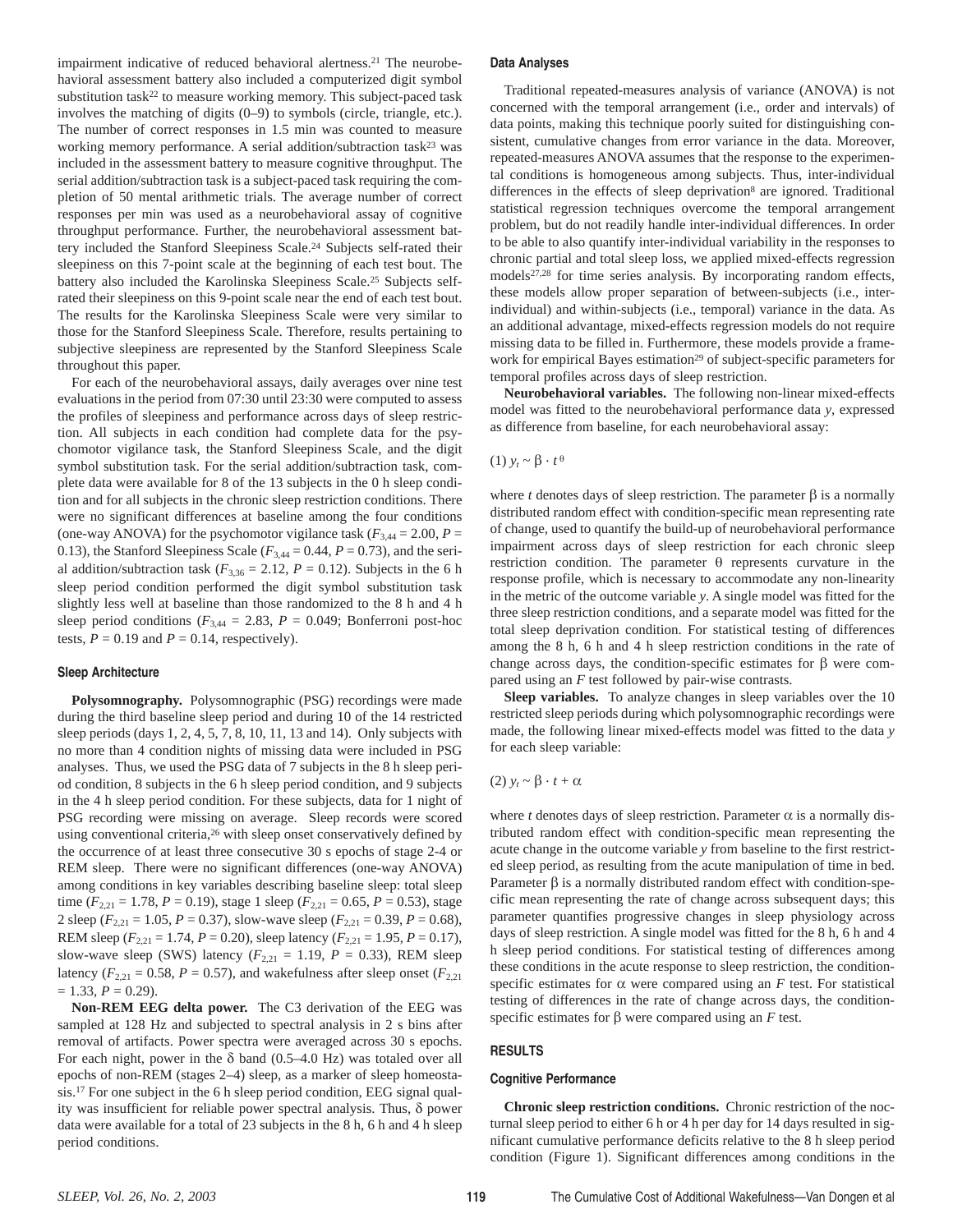rate of change across days (parameter β in equation (1)) were found for psychomotor vigilance task performance  $(F_{2,30} = 3.67, P = 0.037)$ , digit symbol substitution task performance  $(F_{2,30} = 5.33, P = 0.010)$ , and serial addition/subtraction task performance  $(F_{2,30} = 6.19, P = 0.006)$ .

Subjects allowed an 8 h sleep period per night displayed only minor, non-significant increases in lapses of behavioral alertness over the 14 days. The statistically estimated mean of  $β$  in equation (1) for the 8 h sleep period condition was not significantly different from zero  $(t_{30} =$ 0.77,  $P = 0.45$ ) for the psychomotor vigilance task (Figure 1A). Subjects in the 8 h sleep period condition demonstrated normal performance learning curves on the digit symbol substitution task (Figure 1C) and the serial addition/subtraction task (Figure 1D). In contrast, subjects in the 4 h sleep period condition displayed escalating numbers of lapses in behavioral alertness and decreasing cognitive accuracy and speed across the 14 days. The magnitude of changes in performance over days of sleep restriction in the 6 h sleep period condition was between that observed in the 8 h and 4 h sleep period conditions.

For PVT lapses, the subject-specific values of the rate of change β in equation (1) were statistically determined with empirical Bayes estimation.29 To examine the relationship between pre-study sleep duration and the subject-specific rate of change in behavioral alertness over the 14 days of sleep restriction, these subject-specific β values were correlated with habitual sleep time (estimated by actigraphy combined with diary reports and phone records during the 5 days prior to the experiment). Partial correlation, controlling for experimental condition, revealed a modest but significant positive relationship between average sleep duration in the 5 days prior to the experiment and rate of increase in PVT lapses over the 14 days of sleep restriction ( $r_{32} = 0.29$ ,  $P = 0.048$ ). This suggests that those subjects who habitually slept longest tended to be more affected by the 14 days of imposed sleep restriction.

**Chronic sleep restriction versus total sleep deprivation.** In the 4 h sleep period condition, lapses in behavioral alertness and reductions in working memory performance reached levels equivalent to those observed after 2 nights without sleep (Figures 1A, 1C). Cognitive throughput performance after 14 days of sleep restriction was equivalent to that observed after 1 night without any sleep (Figure 1D). Subjects in the 6 h sleep period condition also reached levels of impairment equivalent to those observed after 1 night of total sleep loss for lapses in behavioral alertness and working memory performance (Figures 1A, 1C).

For the 8 h, 6 h and 4 h sleep period conditions, curvature (parameter θ in equation (1)) was statistically estimated to be 0.78 ± 0.04 for psychomotor vigilance task performance,  $0.59 \pm 0.04$  for digit symbol substitution task performance, and  $0.45 \pm 0.04$  for serial addition/subtraction task performance (estimate  $\pm$  s.e.). For the 0 h sleep condition, curvature was statistically estimated to be  $0.57 \pm 0.19$  for psychomotor vigilance task performance,  $0.74 \pm 0.12$  for digit symbol substitution task performance, and  $0.67 \pm 0.12$  for serial addition/subtraction task performance (estimate  $\pm$  s.e.). These values indicate that cognitive performance impairment accumulated near-linearly over days for all four experimental conditions, with slight differences between chronic sleep restriction and total sleep deprivation and among cognitive performance tasks.

#### **Subjective Sleepiness**

Chronic restriction of the nocturnal sleep period to either 6 h or 4 h per day for 14 days resulted in a relatively small but significant build-up of subjective sleepiness, as measured with the Stanford Sleepiness Scale (SSS) relative to the 8 h sleep period condition (Figure 1B). Among the three sleep restriction conditions, a significant difference was found in the rate of change across days ( $F_{2,30} = 4.26$ ,  $P =$ 0.024). Subjects in the 8 h sleep period condition displayed only minor, non-significant increases in self-rated sleepiness: The statistically estimated condition-specific mean of  $β$  in equation (1) was not significantly different from zero ( $t_{30} = 1.32$ ,  $P = 0.20$ ). Similarity in the rate of change across days was observed for the 6 h and 4 h sleep period conditions ( $F_{1,30}$  =  $0.10, P = 0.75$ .

The average response to 3 days of total sleep deprivation spanned more than 2 units on the Stanford Sleepiness Scale, while the response to 14 days of sleep restricted to 6 h or 4 h per day was only approximately 1 unit on this scale. In contrast to cognitive performance measures, the curvature (parameter  $\theta$  in equation (1)) of the response to sleep loss over days was considerably different for chronic sleep restriction versus total sleep deprivation. The curvature for subjective sleepiness as assessed by the SSS was statistically estimated to be  $0.86 \pm 0.14$  for the 0 h sleep condition, and 0.24  $\pm$  0.04 for the 8 h, 6 h and 4 h sleep period conditions (θ estimate  $\pm$  s.e.). Thus, the profile of subjective sleepiness across days was near-linear for the 0 h sleep condition, while it was near-saturating for the 4 h and 6 h sleep period conditions (Figure 1B).



(BL). Panel A shows psychomotor vigilance task (PVT) performance lapses; panel B shows Stanford Sleepiness Scale (SSS) self-ratings; panel C shows digit symbol substitution task (DSST) correct responses; and panel D shows serial addition/subtraction task (SAST) correct responses per min. Upward corresponds to worse performance on the PVT and greater sleepiness on the SSS, and to better performance on the DSST and the SAST. The curves through the data points represent statistical non-linear model-based best-fitting profiles of the response to sleep deprivation (equation (1)) for subjects in each of the four experimental conditions. The mean  $\pm$  s.e. ranges of neurobehavioral functions for 1 and 2 days of 0 h sleep (total sleep deprivation) are shown as light and dark gray bands, respectively, allowing comparison of the 3-day total sleep deprivation condition and the 14-day chronic sleep restriction conditions. For the DSST and SAST, these gray bands are curved parallel to the practice effect displayed by the subjects in the 8 h sleep period condition, to compensate for different amounts of practice on these tasks.

16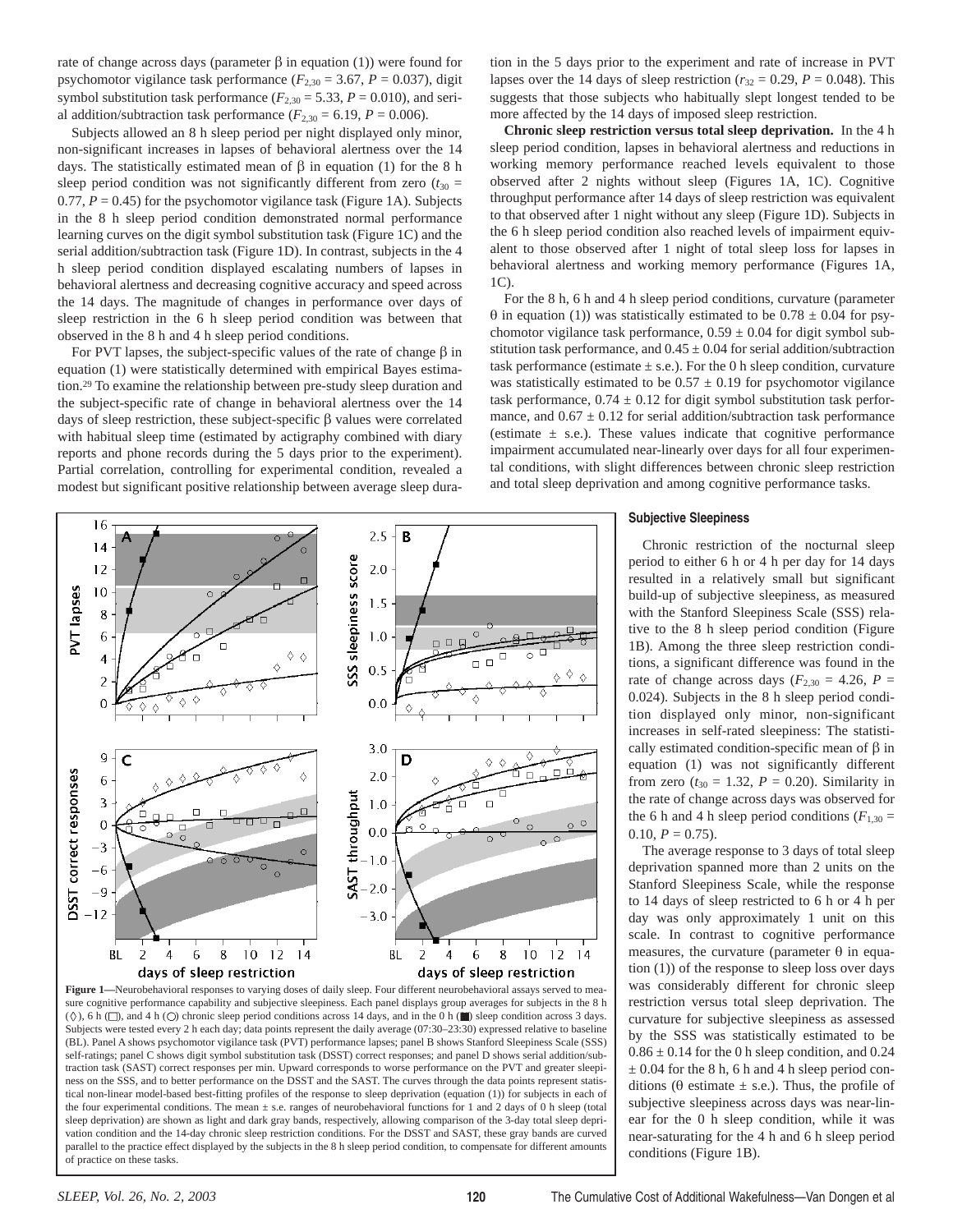Results for the Karolinska Sleepiness Scale (KSS) were nearly identical to those found for the SSS. Among the three sleep restriction conditions, a significant difference was found for the KSS in the rate of change across days ( $F_{2,30} = 7.76$ ,  $P = 0.002$ ). Subjects in the 8 h sleep period condition displayed only minor, non-significant increases in selfrated sleepiness ( $t_{30} = 0.56$ ,  $P = 0.58$ ). Again, similarity in the rate of change across days was observed for the 6 h and 4 h sleep period conditions ( $F_{1,30} = 1.55$ ,  $P = 0.22$ ). The curvature for KSS responses to sleep loss was statistically estimated to be  $0.81 \pm 0.16$  for the 0 h sleep condition, and  $0.16 \pm 0.03$  for the 8 h, 6 h and 4 h sleep period conditions ( $\theta$ ) estimate  $\pm$  s.e.). Thus, as with the SSS, the profile of subjective sleepiness rated on the KSS was near-linear across days for the 0 h sleep condition, while it was near-saturating for the 4 h and 6 h chronic sleep restriction conditions.

## **Sleep Physiology**

The temporal dynamics of polysomnographically recorded sleep periods across days of sleep restriction are shown in Figure 2. Polysomnographic assessments of total sleep time, based on a conservative criteri-

on to determine sleep onset (at least three consecutive 30 s epochs of stage 2–4 or REM sleep), showed that we were successful in differentially reducing sleep in the three chronic sleep restriction conditions (Figure 2A). There were condition-specific acute responses (parameter  $\alpha$  in equation (2)) in almost all sleep variables as a result of the acute change of time in bed from baseline to the first restricted sleep period. Significant differences among conditions in response to the first night of sleep restriction were found for total sleep time  $(F_{2,16})$  $= 135.6, P < 0.001$ ), stage 1 sleep ( $F_{2,16} = 12.3$ ,  $P$  < 0.001), stage 2 sleep ( $F_{2,16}$  = 29.2,  $P$  < 0.001), REM sleep (*F*2,16 = 12.9, *P* < 0.001), and total δ power in the non-REM sleep EEG  $(F_{2,15} = 5.29, P = 0.018)$ , but not for SWS  $(F_{2,16}$  $= 0.18, P = 0.84.$ 

Across the 14 days of sleep restriction, only marginal additional changes were observed in sleep architecture (parameter  $\beta$  in equation (2)). In the 8 h sleep period condition, stage 1 sleep decreased  $(t_{16} = -2.49, P = 0.024)$  while stage 2 sleep ( $t_{16}$  = 2.18, *P* = 0.045) and REM sleep ( $t_{16}$  $= 2.41, P = 0.029$  increased, although the magnitudes of these changes were small (Figures 2B, 2C, 2E). REM latency decreased by an average of 2.2 min per day in the 4 h sleep period condition ( $t_{16} = -7.55$ ,  $P < 0.001$ ), but did not change significantly over days in the 6 h and 8 h sleep period conditions. Slow-wave sleep (SWS) increased slightly but progressively over days ( $t_{16} = 3.98$ ,  $P = 0.001$ ) in the 6 h sleep period condition; no significant systematic changes in SWS were found across days of sleep restriction in the 8 h and 4 h sleep period conditions (Figure 2D).

For total δ power in the non-REM sleep EEG (Figure 2F), no significant progressive changes across days of sleep restriction were observed in any of the three chronic sleep restriction conditions ( $|t_{15}| \leq 1.61$ ,  $P > 0.13$ ). The level of  $\delta$ power observed in the non-REM sleep EEG during recovery sleep after the 0 h sleep condition was considerably higher than that observed during sleep across days in the 6 h and 4 h sleep

period conditions. Total δ power during the first 4 h of nocturnal recovery sleep after 88 h of total sleep deprivation was  $172\% \pm 11\%$  of baseline (mean  $\pm$  s.e.). This was significantly more than the average for total δ power during sleep chronically restricted to 4 h per night ( $F_{1,18} = 5.40$ ,  $P = 0.032$ ). Thus, the  $\delta$  power response to total sleep deprivation was greater than the  $\delta$  power response to chronic sleep restriction (Figure  $2F$ ). This observation demonstrates that the absence of  $\delta$  power accumulation over days in the 6 h and 4 h sleep restriction conditions was not merely an artifact related to limited brain capacity for generating δ power.

## **Cumulative Sleep and Cumulative Sleep Loss**

To understand the nature of the relationship between daily sleep dose and the build-up of neurobehavioral performance impairment, we considered the cumulative build-up of sleep and wake time over days in the four different experimental conditions (Figure 3). First, the accumulation of polysomnographically-recorded total sleep time across days of sleep restriction was assessed for each condition. As expected, cumulative total sleep time increased near-linearly over days in the 8 h, 6 h and



Figure 2-Sleep architecture responses to varying doses of daily sleep. The panels display sleep variables assessed from polysomnographic recordings during baseline (BL) sleep and across 10 of the 14 restricted sleep periods. Panel A shows total sleep time (in h); panels B–E show different stages of sleep (in h); and panel F displays total δ power in the non-REM sleep EEG (as % of baseline). Daily means  $\pm$  s.e. are shown for subjects in the 8 h ( $\diamond$ ), 6 h  $\Box$ ), and 4 h ( $\bigcirc$ ) sleep period conditions. Panel F also shows the mean ( $\blacksquare$ ) and the mean  $\pm$  s.e. range (gray band) for total  $\delta$  power in the first 4 h of recovery sleep after 88 h of total sleep deprivation, which was 172%  $\pm$  11% of baseline (mean  $\pm$  s.e.). This was significantly more than the average for total  $\delta$  power during sleep chronically restricted to 4 h per day ( $F_{1,18} = 5.40$ ,  $P = 0.032$ ).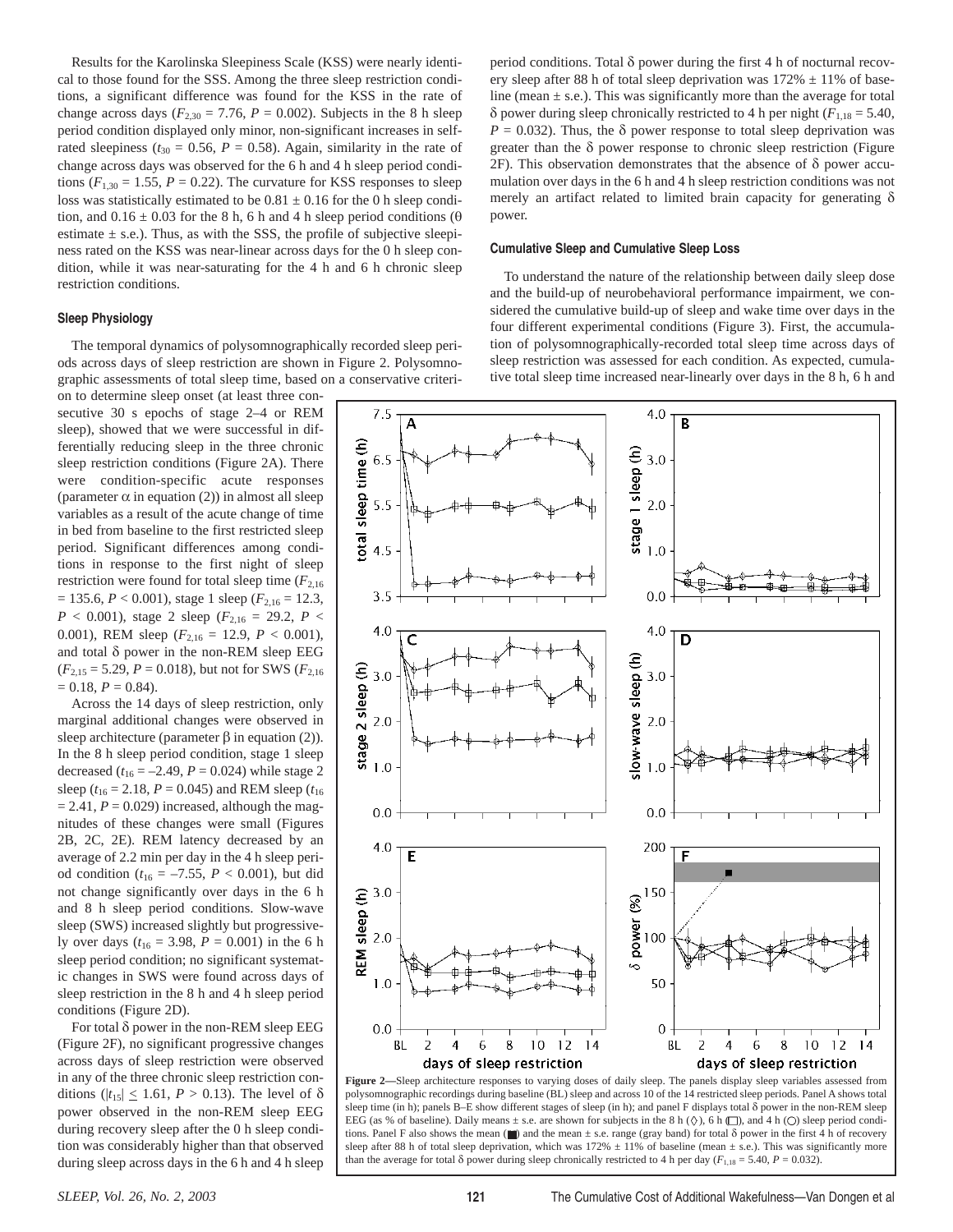4 h sleep period conditions (Figure 3A). This is a direct result of the nearly flat temporal profiles for polysomnographically assessed total sleep time observed in these conditions (Figure 2A).

The accumulation of sleep loss across days of sleep restriction was also calculated. For each subject, we compared total sleep time to habitual sleep time (estimated by actigraphy combined with diary reports and phone records during the 5 days prior to the experiment), and defined the difference as sleep loss. Figure 3B shows the accumulation of sleep loss across days of sleep restriction. It is noteworthy that cumulative sleep loss over 14 days in the 4 h sleep period condition was significantly greater than cumulative sleep loss over 3 days in the total sleep deprivation condition ( $t_{20} = 10.58$ ,  $P < 0.001$ ).

In order to compare cumulative sleep loss (Figure 3B) to cumulative neurobehavioral functions during chronic sleep restriction, we focused



**Figure 3—**Cumulative build-up of total sleep time, sleep loss and wake time extension across days of sleep restriction and total sleep loss. Panel A shows cumulative total sleep time (in h) derived from polysomnographic recordings (i.e., a cumulative representation of Figure 2A). Panel B shows cumulative sleep loss relative to habitual sleep duration, that is, all hours of sleep habitually obtained (as measured at home during the 5 days prior to the experiment), but not received due to sleep restriction in the experiment. Panel C shows cumulative wake extension relative to habitual wake duration, that is, all consecutive hours of wakefulness in excess of the habitual duration of a wakefulness period. Daily means are shown for subjects in the 8 h ( $\Diamond$ ), 6 h  $\Box$ ), 4 h ( $\Diamond$ ) and 0 h ( $\Box$ ) sleep period conditions. Panel B also shows the mean  $\pm$  s.d. range (gray band) of cumulative sleep loss (relative to habitual sleep duration) after 3 days in the 0 h sleep condition, which was  $23.1 \pm 2.6$  h (mean  $\pm$  s.d.). This was significantly less than the cumulative sleep loss after 14 days in the 4 h sleep period condition ( $t_{20} = 10.58$ ,  $P < 0.001$ ).

on performance on the PVT (Figure 1A), because this measure of behavioral alertness displayed no learning curve and no significant cumulative impairment in the 8 h sleep period condition. PVT performance lapses showed evidence of decreased behavioral alertness as a sleep dosedependent, near-linear function of the number of days of sleep restriction (Figure 1A). This could indicate that the development of neurobehavioral performance deficits over days of sleep restriction may be accounted for solely by cumulative sleep loss. It would then be predicted, however, that the greatest performance impairment should be observed during days 7–14 in the 4 h sleep period condition, when cumulative sleep loss was greater in this condition than in the 0 h sleep condition (Figure 3B). Even after 14 days, however, performance deficits in the 4 h sleep period condition did not exceed those observed after 3 days in the total sleep deprivation condition (Figure 1A). Thus, cumulative sleep loss cannot by itself explain the profiles of waking neurobehavioral performance impairment for both chronic sleep restriction and total sleep deprivation.

Among experimental conditions, there was a high degree of covariation between reductions of total sleep time and reductions of stage 1, stage 2 and REM sleep (cf. Figures 1A, 1B, 1C, 1E), and a relative lack of variation in SWS and non-REM δ power (Figures 1D, 1F). By the same reasoning as for cumulative sleep loss, therefore, the cumulative loss of any of these components of sleep cannot explain the observed profiles of waking neurobehavioral performance impairment in all four experimental conditions.

#### **Cumulative Additional Wakefulness**

Since the cumulative loss of sleep time did not parsimoniously explain the rate of change in PVT performance for the chronic sleep restriction conditions as well as the total sleep deprivation condition, we focused on calculation of cumulative wake time extension (Figure 3C). For every subject, the duration of each continuous period of wakefulness during the experiment was compared to habitual wake time (which was defined as 24 h minus habitual sleep time). Wake extension was defined as the difference between the duration of each continuous wake period and the duration of habitual wake time. Accordingly, cumulative wake time extension was calculated as the sum of all consecutive hours of wakefulness extending beyond the habitual duration of wakefulness each subject was accustomed to at home. In the 8 h, 6 h and 4 h sleep restriction conditions, this yielded the same results as for cumulative sleep loss, because the definitions of cumulative wake extension and cumulative sleep loss were arithmetically equivalent. For the 0 h sleep condition (i.e., total sleep deprivation), however, each day without sleep added 24 h to the cumulative wake extension. Thus, over 3 days with 0 h sleep, cumulative wake extension was equal to 72 h for each subject, while cumulative sleep loss was only  $23.1 \pm 2.6$  h (mean  $\pm$  s.d.). This illustrates that cumulative sleep loss and cumulative wake extension are different constructs that can have different quantitative values, depending on the manner in which sleep loss occurs (cf. Figures 3B and 3C).

As described above, the two modes of sleep loss yielded similar maximum deficits for PVT performance (Figure 1A), but chronic sleep restriction resulted in much greater cumulative sleep loss than did 3 days of total sleep deprivation (Figure 3B). By focusing on cumulative wake extension rather than cumulative sleep loss, we sought to determine if it was the direct cost of additional wakefulness that could reconcile the PVT performance profiles for these different modes of sleep loss. Indeed, the changes in behavioral alertness over days of sleep restriction (Figure 1A) had a greater similarity with the temporal profiles of cumulative wakefulness extension (Figure 3C) than with the temporal profiles of cumulative sleep loss (Figure 3B). For quantitative investigation of this discovery, a statistical model was developed to describe lapses in behavioral alertness (Figure 1A) as a function of cumulative additional wakefulness across all four experimental conditions.

We postulated that the build-up of neurobehavioral deficits was not caused by sleep loss directly, but rather by wakefulness in excess of a (subject-specific) critical wake period, that is, a maximum period during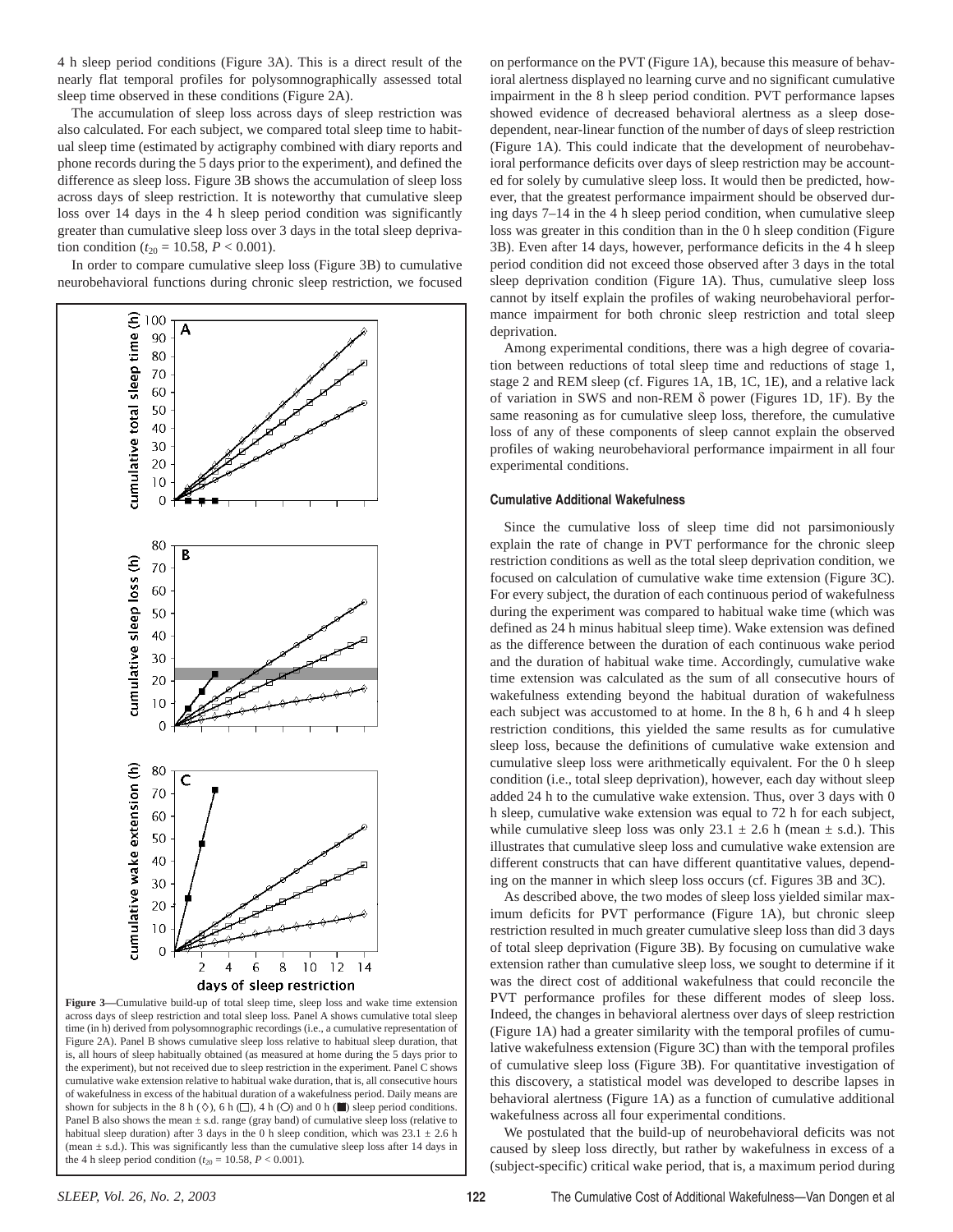which stable neurobehavioral functioning could be maintained in our healthy young adult subjects. Cumulative excess wakefulness was defined as the sum of all hours of wakefulness in excess of this critical wake period. This construct was similar to cumulative wake extension, but did not rely on assessment of habitual wake duration for establishing the critical wake period beyond which neurobehavioral impairment would accumulate. Instead, the postulated critical wake duration was estimated from the available data.

In the statistical model we developed, parameter ξ was defined as the (*a priori* unknown) critical wake duration (i.e., the postulated maximum period of stable waking neurobehavioral functioning). Cumulative excess wakefulness  $\Sigma$  in the 8 h, 6 h and 4 h sleep period conditions was then obtained by:

(3a) Σ *<sup>t</sup>* = (24 h – ξ) *t* – CTST*<sup>t</sup>*

where  $t$  denotes days of sleep restriction. The variable  $CTST<sub>t</sub>$  represents cumulative total sleep time (measured polysomnographically) as a function of *t*. Over days of sleep restriction, cumulative excess wakefulness was equivalent to cumulative sleep loss relative to a critical daily sleep duration of  $24 h - \xi$ . In the 0 h sleep condition, however, each day without sleep (beyond the critical wake duration ξ) added 24 h to the cumulative excess wakefulness. Thus, in the 0 h sleep condition, cumulative excess wakefulness  $\Sigma$  was given by:

(3b)  $\Sigma_t = 24 \text{ h} \cdot t$ 

where again *t* denotes days of sleep restriction.

A non-linear mixed-effects model27,28 was formulated to describe lapses in behavioral alertness as a function of cumulative excess wakefulness:

(4) *yt* ~ γ (Σ *<sup>t</sup>*) <sup>θ</sup>

where *y* denoted PVT performance lapses (expressed as difference from baseline), and  $\theta$  was a parameter quantifying curvature (as in equation

16

 $14$ 

 $12$ 

 $10$ 

8

 $\sqrt{6}$ 

 $\overline{4}$ 

 $\overline{c}$ 

 $\mathbf 0$ -2

PVT lapses

(1)). The parameter  $γ$  was a normally distributed random effect representing the rate of increase in PVT lapses per hour of cumulative excess wakefulness. The critical wake duration ξ (i.e., the postulated maximum period of stable waking neurobehavioral functioning) was incorporated in equation (4), via equation (3a), as a second normally distributed random effect. These random effects allowed inter-individual differences in the rate of increase in PVT lapses and in the critical wake duration.8,30

The statistically estimated value for ξ was 15.84 ± 0.73 h (estimate  $\pm$  s.e.). For the subject population in our experiments, limiting daily wakefulness to this critical wake duration would be expected to prevent the build-up of neurobehavioral deficits. Accordingly, daily sleep need to prevent cumulative neurobehavioral deficits in these subjects would appear to be 24 h –  $\xi = 8.16 \pm 0.73$  h (estimate  $\pm$  s.e.). The statistically estimated standard deviation over subjects for ξ was  $3.58 \pm 1.19$  h (estimate  $\pm$  s.e.); this

standard deviation reflects considerable inter-individual variability in the postulated critical wake duration ξ. The subject-specific values for ξ, statistically determined with empirical Bayes estimation,<sup>29</sup> were similar to the subject-specific habitual wake durations (derived from average sleep durations in the 5 days prior to the experiment). The difference between habitual wake duration and critical wake duration  $ξ$  was  $0.1 ±$ 0.5 h (mean  $\pm$  s.e.), which was not significantly different from zero ( $t_{23}$ )  $= 0.17, P = 0.86$ .

Taking into account between-subjects variance in ξ and γ, the statistical model in equation (4) explained 83.0% of the variance in the PVT data (Figure 1A). The value for curvature θ was  $0.67 \pm 0.05$  (estimate  $\pm$ s.e.). Thus, across days of sleep restriction, the build-up of psychomotor vigilance performance impairment in all four experimental conditions was well approximated by a single near-linear function of cumulative excess wakefulness. This is illustrated in Figure 4, which shows PVT performance lapses for all subjects as a function of cumulative sleep debt (Figure 4A), and as a function of cumulative excess wakefulness (Figure 4B). When expressed as a function of cumulative sleep debt—the sum of all hours of sleep loss relative to the above-estimated subject-specific daily sleep need—the neurobehavioral response to chronic sleep restriction appeared to be fundamentally different than the neurobehavioral response to total sleep deprivation (Figure 4A). When expressed as a function of cumulative excess wakefulness, however, the neurobehavioral responses to chronic sleep restriction and to total sleep deprivation were well approximated by a single near-linear model (Figure 4B). This illustrates the monotonic, near-proportional relationship between cumulative excess wakefulness and neurobehavioral performance impairment irrespective of daily sleep ration in these experiments.

### **DISCUSSION**

This study evaluated the waking neurobehavioral and sleep physiological effects of chronic sleep restriction in healthy young adults using random assignment to dosages of sleep maintained over 14 consecutive days under continuous behavioral, physiological and medical monitoring. Such continuous laboratory control of subjects' sleep-wake times,

 $\blacksquare$ -Δ B  $\circ$   $\circ$  $\circ$  $\circ$  $\circ$  $\circ$ Ō  $\mathbb{R}$  $\mathcal{L}$ Ъ  $\circ\mathbb{P}^{\square}_{\circ}$  $\circ^{\Box}$  $\Box$ Box  $\Box$  $\Box$  $\Box$  $\Box$ ⊡¤⊗ □□☆  $\epsilon$ Ċ  $\Box$  $\Box$ ु<br>ू⊗ू⊓  $\Diamond$  $\,$  $\overline{\mathbb{Q}}\times$  $\circ$  $\circ$  $\circ$ **98** 



fundamentally different from the response to the 8 h, 6 h and 4 h sleep period conditions (chronic sleep restriction). However, panel B reveals that these two experimental paradigms can be described by a single near-linear model when focusing on the cumulative time of excess wakefulness. This difference in perspective affects the position of the data points for the 0 h sleep condition: Subjects who received 0 h sleep each day built up a statistically estimated average sleep debt of only 8.16 h of sleep per day, but extended their consecutive wakefulness by 24 h per day. Thus, panel B illustrates the monotonic, near-proportional relationship between cumulative excess wakefulness and neurobehavioral performance impairment irrespective of daily sleep ration.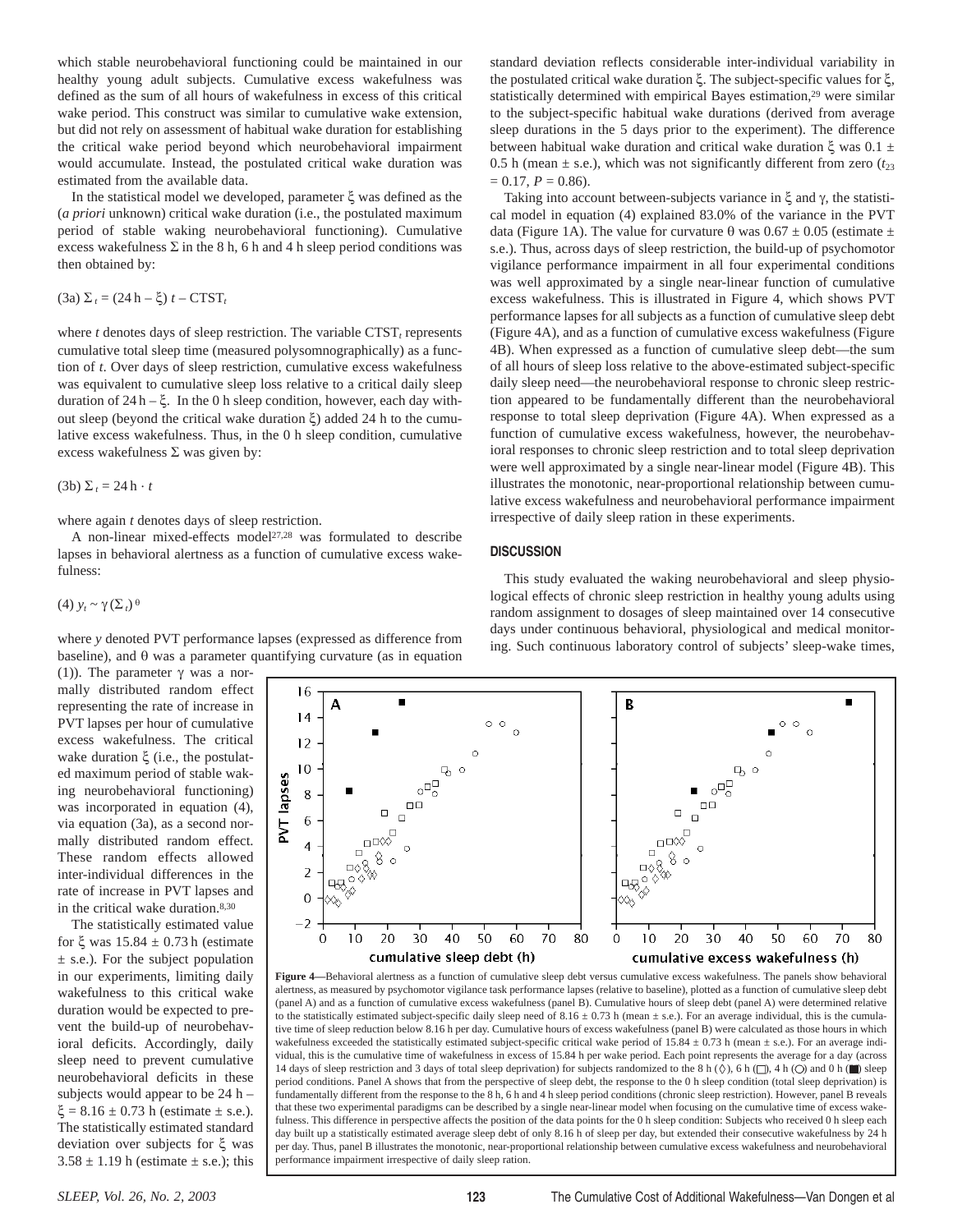activities and assessments sets this experiment apart from previous published reports on the effects of prolonged chronic sleep restriction (i.e., more than a week). Contrary to earlier, uncontrolled studies of prolonged sleep restriction, this experiment yielded convergent findings of sleep dose-response effects on all three cognitive performance functions. Sleep periods chronically limited to 4 h and 6 h per night progressively eroded the effectiveness of psychomotor vigilance performance, working memory performance and cognitive throughout performance, providing convergent evidence for the adverse effects of chronic sleep restriction on cognitive functions. These results confirm and substantially extend those obtained in earlier laboratory-controlled studies of chronic sleep restriction between 4 h and 6 h per night for up to 7 days.10,15 Claims that humans adapt to chronic sleep restriction within a few days, on the other hand, are not supported by the present findings.

Since chronic restriction of sleep between 4 h and 6 h per night for 14 days produced cognitive performance deficits comparable to those found under conditions of 1 to 2 days of total sleep deprivation (Figure 1), it appears that even relatively moderate sleep restriction—if sustained night after night—can seriously impair waking neurobehavioral functions in healthy young adults. This conclusion is reinforced by four additional observations: (1) The sensitivity of waking cognitive performance functions to chronic sleep restriction was found both between conditions (i.e., impact of 4 h versus 6 h versus 8 h nightly sleep periods) and within subjects (i.e., impact of increasing days in condition); (2) The effects of chronic sleep restriction were not limited to a few times of day, but rather they were evident in performance throughout the waking day (each point in the cognitive performance data shown in Figure 1 reflects the average daily performance on each task for assessments taken during the 16 h between 07:30 and 23:30); (3) Mixed-effects regression models were used to quantify the waking neurobehavioral responses to chronic sleep restriction while taking into account inter-individual variability in these responses (ensuring that all statistical analyses and the curves in Figure 1 are representative of the subject population's responses to condition); and (4) The cumulative cognitive deficits are not likely to be due to boredom, monotony, non-compliance, or any other non-sleep-related hypothetical construct, since subjects in the 8 h control condition showed no significant progressive deficits (and displayed continued learning on the working memory and cognitive throughput tasks) despite being exposed to the same degree of laboratory control, experimental procedures, and repeated testing.

We conclude that the effects of sleep chronically limited to 4 h and 6 h per night on cognitive performance appear to reflect progressive neurocognitive dysfunction in systems underlying sustained attention and working memory. They implicate an as yet unknown neurobiological process that is sensitive to sleep duration over consecutive days. There has been little basic research published on possible mechanisms for the effects of chronic sleep loss on waking cognitive performance, but recently it has been proposed that an increase in  $A_1$  adenosine receptors in the basal forebrain in response to initial sleep loss may sensitize the brain to subsequent sleep loss.31 Whatever the mechanism, it is parsimonious to suggest that the same process underlies the progressive performance degradation we observed on all three cognitive tasks (Figures 1A, 1C, 1D). Elsewhere, we have suggested that this process may be characterized as wake state instability.21 Those seeking to identify the neurobiological basis of cumulative cognitive deficits engendered by chronic sleep restriction will have to explain how the brain can be increasingly affected for a period of at least 14 consecutive days.

The participants in our experiments were healthy younger adults, 21–38 years of age. This is the age range commonly found in occupations associated with chronic sleep restriction (e.g., shift workers, military personnel, medical and surgical residents). Many factors—such as the added responsibilities of rearing young children, or the desire to obtain additional income—contribute to lifestyles that result in chronic sleep restriction. Younger adults are often assumed to be better able to cope with the demands of prolonged wakefulness and lifestyles that lead to chronic sleep loss. It is of concern then that our results revealed the

development of cumulative neurobehavioral performance deficits when young adults were chronically restricted to 4 h and 6 h nocturnal sleep. It is likely that such deficits would also be found in younger subjects  $(e.g., \text{adolescents}^{32})$  and older individuals. We do not know if the same degree of cumulative impairment occurs across the continuum of habitually short to habitually long sleepers, among those sleeping at different circadian times (e.g., night shift workers), and in females compared to males. Additional investigations are underway to address some of these issues.

Chronic restriction of sleep to 4 h and 6 h initially elevated subjective sleepiness ratings on both the Stanford Sleepiness Scale and the Karolinska Sleepiness Scale, but as sleep restriction continued, there were only minor further increases in these ratings (Figure 1B). In fact, unlike PVT and DSST performance functions (Figures 1A, 1C), sleepiness ratings never reached levels equivalent to those found after 2 nights of total sleep deprivation. Surprisingly, by the end of the 14 days of sleep restriction, when performance was at its worst levels, subjects in the 4 h and 6 h sleep period conditions reported feeling only slightly sleepy. Therefore, unlike performance measures, sleepiness ratings appeared to show adaptation to chronic partial sleep deprivation. In addition, there were no significant differences in sleepiness scores between the 4 h and 6 h sleep period conditions. It is unlikely that this was the result of a ceiling effect or other metric-related artifact, because subjects in the total sleep deprivation condition reported considerably greater levels of sleepiness, and did not show evidence of adaptation.

These findings for subjective sleepiness suggest that once sleep restriction is chronic, subjects either cannot reliably introspect with regard to their actual sleepiness levels, or as long as they are receiving at least approximately 4 h of sleep nightly they do not experience a sense of sleepiness anywhere near the levels found for total sleep deprivation. Regardless of the explanation, the lack of reports of intense feelings of sleepiness during chronic sleep restriction may explain why sleep restriction is widely practiced—people have the subjective impression they have adapted to it because they do not feel particularly sleepy. More research will be needed to identify the factors that shape subjects' perceptions of their sleepiness during chronic sleep restriction.

Measures of sleep physiology were less responsive to chronic sleep restriction than were waking neurobehavioral functions. The primary effects on sleep architecture were immediate, overall reductions in the amounts of stages 1, 2 and REM sleep (Figures 2B, 2C, 2E). SWS and  $\delta$ power in the non-REM sleep EEG were conserved among conditions (Figures 2D, 2F). A recent sleep restriction study of within-subjects, non-counterbalanced design reported that when analyzing sleep over a standardized period common to two different study conditions, SWS and δ power (or slow-wave activity; SWA) in restricted sleep (4 h TIB) were greater than SWS and SWA in the first part of extended sleep (12 h TIB).33 In the present study, there were no statistically significant differences for SWS and SWA among the three sleep restriction conditions when analyzing sleep architecture over the first 4 h of each sleep period.34

The conservation of SWS and SWA among all three sleep restriction conditions relative to the marked development of cognitive performance deficits in the 4 h and 6 h sleep restriction conditions is inconsistent with the "core sleep" hypothesis,<sup>6,7</sup> which asserts that "core" or "obligatory" sleep occupies the first part of the night and serves to "repair the effects of waking wear and tear on the cerebrum" (ref. 7, p. 57). In the core sleep hypothesis, all sleep obtained beyond this core sleep duration is considered to be "optional" or "facultative" sleep, which "fills the tedious hours of darkness until sunrise" (ref. 7, p. 57). According to this hypothesis, only core sleep—especially that dominated by SWS and SWA—is required for adequate daytime functioning to be maintained. Considering that SWS and SWA were conserved among sleep restriction conditions in the present study, the finding that cumulative cognitive impairment developed in cerebral functions at 4 h and 6 h time for sleep per night indicates that the current threshold of 6 h for core sleep duration (see ref. 8) cannot be correct. If 6 h sleep per day were the maxi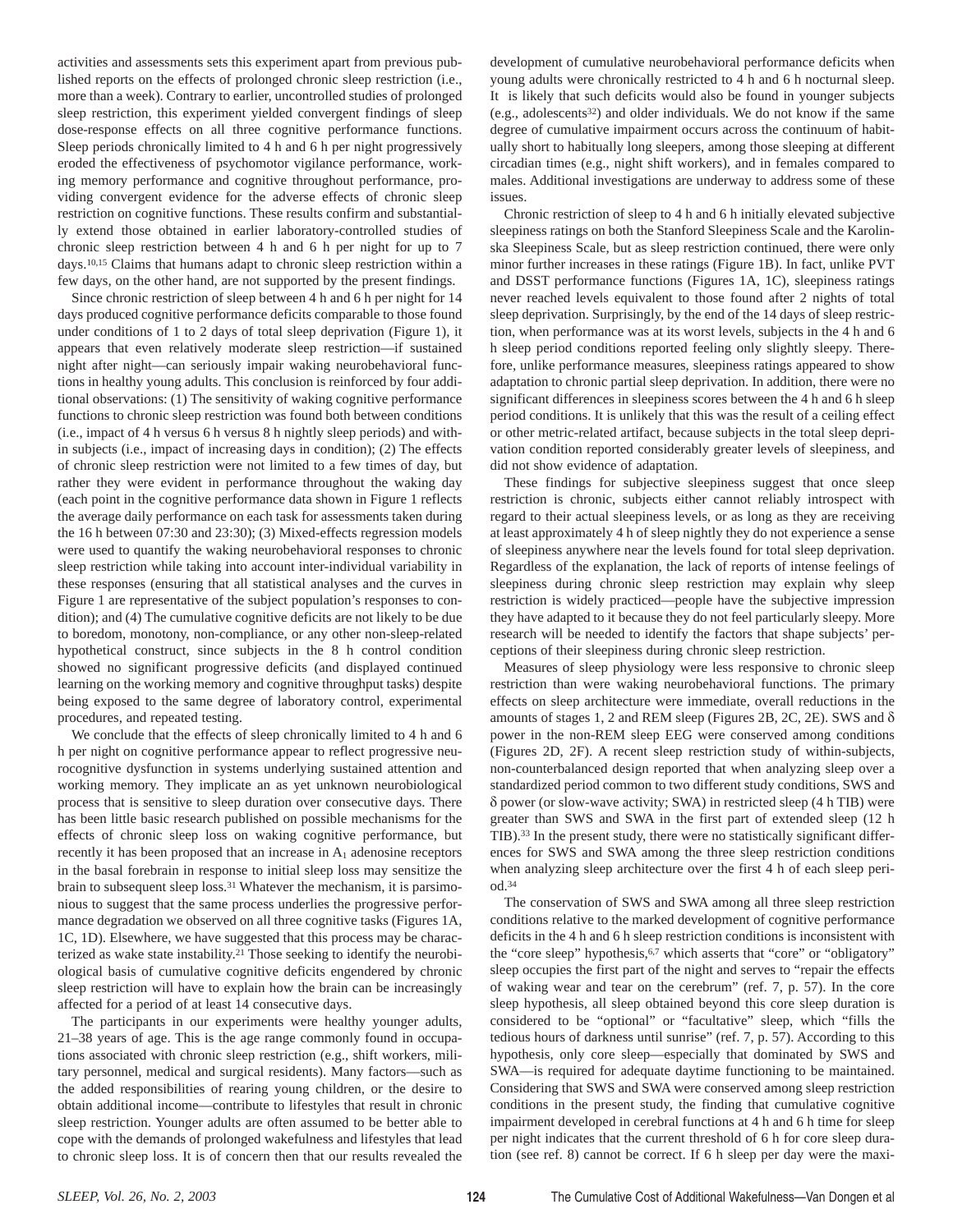mum duration of sleep required to maintain normal cerebral functions, cumulative cognitive performance deficits should not have developed in that condition. Thus, the results from the present study do not support a functional distinction between "core" and "optional" sleep.

Regardless of which physiological measure of sleep is theorized to reflect homeostatic sleep drive, there was scant evidence that homeostatic sleep drive accumulated across days of sleep restriction. Sleep architecture variables did not show any substantial, consistent cumulative changes across the 14 days of sleep restriction in the 4 h and 6 h sleep period conditions. There appeared to be no significant cumulative pressure for non-REM sleep, and only minor cumulative changes in REM pressure, as sleep restriction continued. Power spectral analysis showed that δ power in the non-REM sleep EEG, which is a putative marker of homeostatic sleep drive,<sup>17</sup> increased only modestly over the first few days of sleep restriction, and thereafter displayed negligible further increases (Figure 2F). This was not due to limited brain capacity for generating δ power, since the δ power response to total sleep deprivation was much greater (Figure 2F).

The modest increase observed in  $\delta$  power during sleep restriction is consistent with previous work,35 and with mathematical simulations we ran using the two-process model of sleep regulation<sup>17</sup> which predicted that the average level of homeostatic sleep drive across days of sleep restriction would show an acute sleep dose-dependent change followed by stabilization within 3 days. Even though the sleep physiological responses to both chronic sleep restriction and total sleep deprivation were consistent with contemporary model-based theory for the regulation of sleep,17 it is remarkable that the changes in cognitive performance functions over days of sleep restriction (Figures 1A, 1C, 1D) were not matched by progressive changes in sleep architecture over days (Figure 2F). This means that the common implicit assumption that momentaneous homeostatic sleep drive is indicative of concurrent waking performance capability must be put to rest (see also ref. 36). It appears that the concept of homeostatic sleep drive cannot account for the cumulative neurobehavioral performance changes observed across consecutive days of sleep restriction.

We evaluated whether the neurobehavioral effects observed with chronic sleep restriction could be explained by cumulative total sleep loss, which we refer to here as the "sleep debt" hypothesis.<sup>5</sup> Psychomotor vigilance lapses were used as the primary neurobehavioral metric for this evaluation because PVT lapses displayed no learning curve and no significant cumulative impairment in the 8 h sleep period condition. PVT lapses showed evidence of decreased behavioral alertness as a sleep dose-dependent, near-linear function of the number of days in the 6 h, 4 h and 0 h sleep period conditions (Figure 1A). This would seem to suggest that the development of neurobehavioral performance deficits over days of sleep restriction could be accounted for solely by sleep debt (i.e., the cumulative loss of time for sleep) regardless of homeostatic sleep drive. On the other hand, the sleep debt hypothesis would predict that the highest level of psychomotor vigilance performance impairment should be observed during days 7–14 in the 4 h sleep period condition, when the cumulative reduction of sleep time was greater in this condition than in any of the other experimental conditions (Figure 3B). Even after 14 days, however, the performance deficits in the 4 h sleep period condition did not exceed those observed after 3 days in the 0 h sleep period condition (Figure 1A). Thus, the cumulative reduction of time for sleep cannot by itself explain the profiles of waking performance impairment in all four experimental conditions (Figure 4A).

In introducing a new hypothesis, we postulated that the build-up of neurobehavioral deficits was not caused by reduction of sleep time *per se*, but rather by excessive wakefulness beyond a maximum period during which stable neurobehavioral functioning could be maintained. When we defined "excess wakefulness" as all waking time beyond this hypothetical critical period, behavioral alertness measured by performance lapses was a near-linear function of excess wakefulness across days of sleep restriction for all four experimental conditions (Figure 4B). This suggests that cumulative wake extension (i.e., excess wakefulness),

rather than cumulative loss of sleep (i.e., sleep debt), is the primary cause of progressively reduced behavioral alertness both across days of chronic sleep restriction and across days of total sleep deprivation (cf. Figures 4A and 4B). Subjects in all four experimental conditions appeared to experience the same cumulative "cost" (i.e., increase in lapses of behavioral alertness) for each consecutive hour they extended their wake periods (near-linear relationship displayed in Figure 4B).

With mixed-effects regression modeling<sup>27</sup> of the psychomotor vigilance performance data, the critical wake period beyond which lapsing would be expected to increase was statistically estimated to be 15.84  $\pm$ 0.73 h (mean  $\pm$  s.e.). For the average healthy young adult in the experiments, limiting daily wakefulness to this level would be expected to prevent the build-up of neurobehavioral deficits over days. Accordingly, per 24 h day, the average value for human sleep need to prevent cumulative neurobehavioral deficits would appear to be 8.16 h. Although we found no evidence that subjects had any significant neurobehavioral impairment at the beginning of sleep restriction, it is possible that the 8 h baseline sleep periods were not sufficiently long to completely prevent the build-up of neurobehavioral impairment. Given that all subjects underwent the same baseline procedures regardless of experimental condition, and since neurobehavioral performance measures were expressed relative to baseline (Figure 1), any neurobehavioral deficits present at the beginning of sleep deprivation should not have affected the statistical evaluation of the results reported here. Yet, it is noteworthy that future studies of sleep or sleep deprivation could benefit from extending baseline sleep periods to more than 8 h time in bed per day.

We found that the statistically estimated duration of the critical waking period varied greatly among the 48 young adults in our experiments. Large inter-individual variability has also been reported for the duration of nocturnal sleep in adult populations.3,37 We observed a positive correlation between average sleep duration in the 5 days prior to the experiment and the rate of change in behavioral alertness during the 14 days of sleep restriction, suggesting that those subjects who habitually slept longest tended to be more affected by the 14 days of sleep restriction. This correlation was modest, however, suggesting that other factors may also contribute to inter-individual differences in the neurobehavioral responses to chronic sleep restriction.8,38

The physiologic expression of sleep in humans appears to have multiple functions, ranging from metabolic<sup>39</sup> to neurocognitive.<sup>40</sup> Chronic loss of physiological sleep has been documented to adversely affect endocrine function,<sup>39</sup> cardiovascular events,<sup>41</sup> and other health-related outcomes.37 Yet, it has remained unclear why *homo sapiens* should invest so much time in sleep—roughly one-third of every day in adults to fulfill the various physiological, cognitive and health-related functions that sleep may have. It is well established that the temporal regulation of sleep is governed by an interplay of homeostatic and circadian processes.17,42–44 The present data suggest that this temporal regulation of sleep serves to protect human neurobehavioral functions from degradation due to excessive wakefulness within and between circadian cycles.

## **ACKNOWLEDGMENTS**

We thank the subject volunteers; the research technicians and student behavioral monitors; physician of record Martin Szuba, MD; senior research staff Michele Carlin, John Powell IV, Christine Dinges, and Claire Fox; the staff of the General Clinical Research Center (GCRC) of the Hospital of the University of Pennsylvania; Gregory Belenky, MD and David Thorne, PhD for the serial addition/subtraction task; and Willard Larkin, PhD, Naomi Rogers, PhD, Alicia Levin and two anonymous reviewers for helpful suggestions. This work was supported by NIH awards R01-NR04281, R01-HL70154 and M01-RR00040, Air Force Office of Scientific Research grants F49620-95-1-0388 and F49620-00-1-0266, and NASA Cooperative Agreement NCC 9-58 with the National Space Biomedical Research Institute.